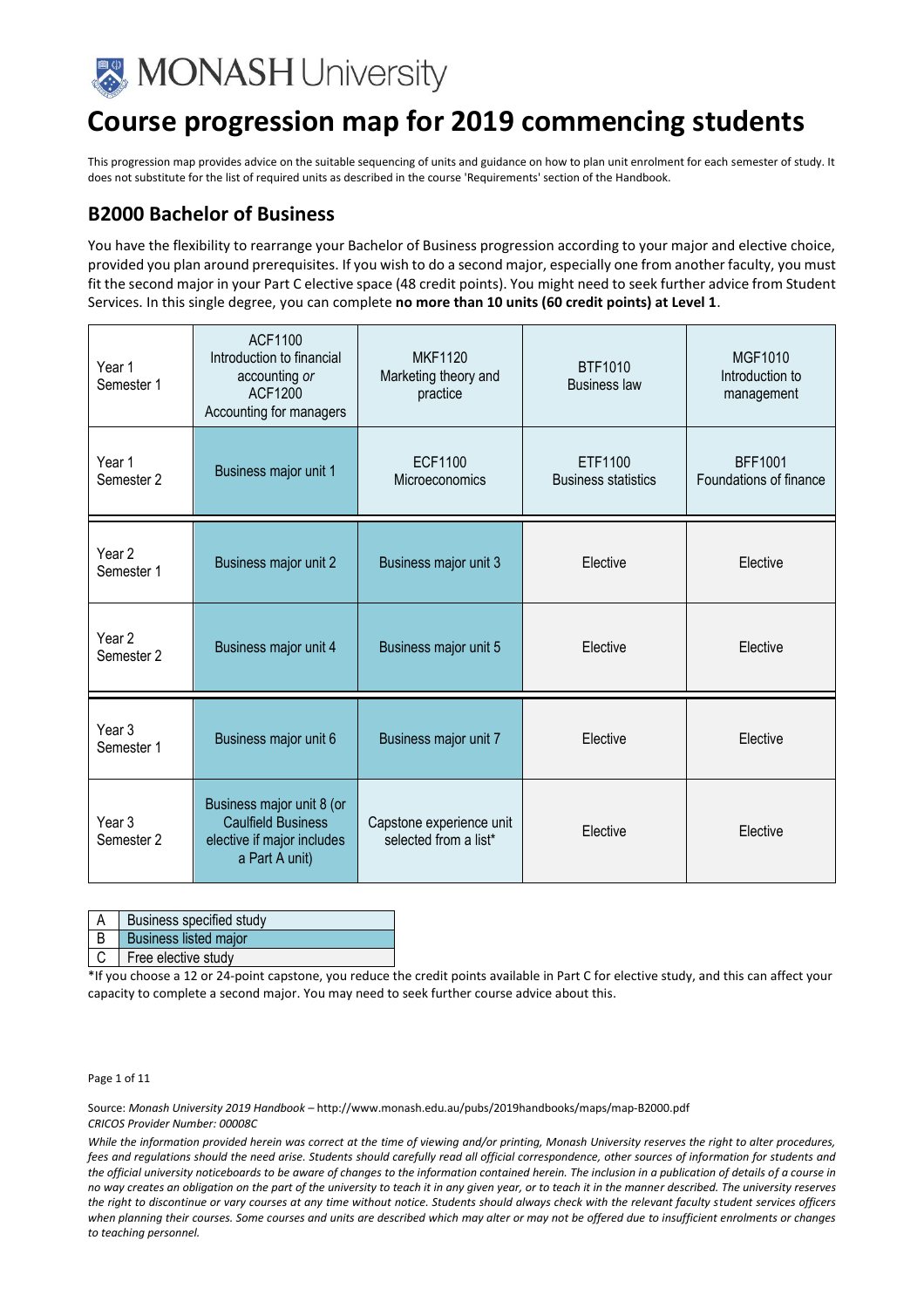

This progression map provides advice on the suitable sequencing of units and guidance on how to plan unit enrolment for each semester of study. It does not substitute for the list of required units as described in the course 'Requirements' section of the Handbook.

## **B2000 Bachelor of Business**

#### *Major: Accounting*

You have the flexibility to rearrange your Bachelor of Business progression according to your major and elective choice, provided you plan around prerequisites. If you wish to do a second major, especially one from another faculty, you must fit the second major in your Part C elective space (48 credit points). You might need to seek further advice from Student Services. In this single degree, you can complete **no more than 10 units (60 credit points) at Level 1**.

| Year 1<br>Semester 1            | ACF1100<br>Introduction to financial<br>accounting              | <b>MKF1120</b><br>Marketing theory and<br>practice           | <b>BTF1010</b><br><b>Business law</b> | <b>MGF1010</b><br>Introduction to<br>management |
|---------------------------------|-----------------------------------------------------------------|--------------------------------------------------------------|---------------------------------------|-------------------------------------------------|
| Year 1<br>Semester 2            | <b>ACF2100</b><br><b>Financial accounting</b>                   | <b>ECF1100</b><br>Microeconomics                             | ETF1100<br><b>Business statistics</b> | <b>BFF1001</b><br>Foundations of finance        |
| Year 2<br>Semester 1            | <b>ACF2200</b><br>Introduction to<br>management accounting      | ACF2400<br>Accounting information<br>systems                 | Elective                              | Elective                                        |
| Year 2<br>Semester 2            | Accounting major unit<br>selected from a list<br>(Level 2 or 3) | Accounting major unit<br>selected from a list<br>(Level 3)   | Elective                              | Elective                                        |
| Year <sub>3</sub><br>Semester 1 | <b>ACF3100</b><br>Advanced financial<br>accounting              | ACF3200<br>Management accounting                             | Elective                              | Elective                                        |
| Year <sub>3</sub><br>Semester 2 | <b>Business elective</b><br>(in place of ACF1100)               | <b>Business elective</b><br>(in place of<br>ACF3100/ACF3200) | Elective                              | Elective                                        |

| <b>Business specified study</b>       |
|---------------------------------------|
| B   Business listed major             |
| $\vert$ C $\vert$ Free elective study |

Page 2 of 11

Source: *Monash University 2019 Handbook –* http://www.monash.edu.au/pubs/2019handbooks/maps/map-B2000.pdf *CRICOS Provider Number: 00008C*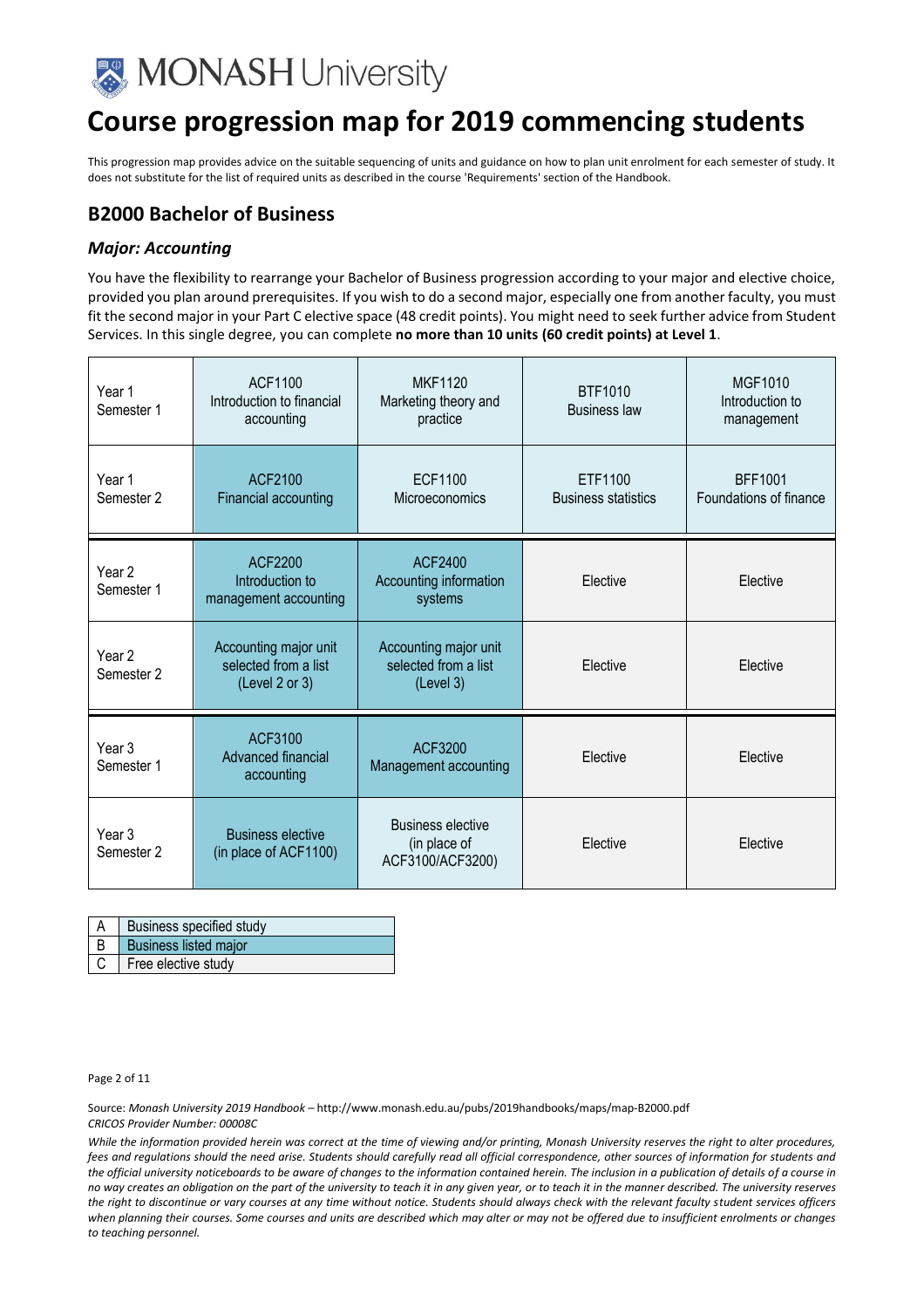

This progression map provides advice on the suitable sequencing of units and guidance on how to plan unit enrolment for each semester of study. It does not substitute for the list of required units as described in the course 'Requirements' section of the Handbook.

## **B2000 Bachelor of Business**

#### *Major: Banking and finance*

You have the flexibility to rearrange your Bachelor of Business progression according to your major and elective choice, provided you plan around prerequisites. If you wish to do a second major, especially one from another faculty, you must fit the second major in your Part C elective space (48 credit points). You might need to seek further advice from Student Services. In this single degree, you can complete **no more than 10 units (60 credit points) at Level 1**.

| Year 1<br>Semester 1            | ACF1100<br>Introduction to financial<br>accounting or<br><b>ACF1200</b><br>Accounting for managers | <b>BFF1001</b><br>Foundations of finance                  | ETF1100<br><b>Business statistics</b>              | <b>ECF1100</b><br>Microeconomics                |
|---------------------------------|----------------------------------------------------------------------------------------------------|-----------------------------------------------------------|----------------------------------------------------|-------------------------------------------------|
| Year 1<br>Semester 2            | Banking and finance<br>major unit selected from a<br>list                                          | <b>BTF1010</b><br><b>Business law</b>                     | <b>MKF1120</b><br>Marketing theory and<br>practice | <b>MGF1010</b><br>Introduction to<br>management |
| Year <sub>2</sub><br>Semester 1 | <b>BFF2140</b><br>Corporate finance 1                                                              | <b>BFF2401</b><br>Commercial banking and<br>finance       | Elective                                           | Elective                                        |
| Year 2<br>Semester 2            | <b>BFF3121</b><br>Investments and portfolio<br>management                                          | <b>BFF3331</b><br>International banking and<br>finance    | Elective                                           | Elective                                        |
| Year <sub>3</sub><br>Semester 1 | <b>BFF3751</b><br>Derivatives 1                                                                    | Banking and finance<br>major unit selected from a<br>list | Elective                                           | Elective                                        |
| Year <sub>3</sub><br>Semester 2 | <b>BFF3841</b><br>Credit analysis and<br>lending management                                        | Capstone experience unit<br>selected from a list*         | Elective                                           | Elective                                        |

| <b>Business specified study</b> |
|---------------------------------|
|                                 |

## Business listed major

C Free elective study

\*If you choose a 12 or 24-point capstone, you reduce the credit points available in Part C for elective study, and this can affect your capacity to complete a second major. You may need to seek further course advice about this.

Page 3 of 11

Source: *Monash University 2019 Handbook –* http://www.monash.edu.au/pubs/2019handbooks/maps/map-B2000.pdf *CRICOS Provider Number: 00008C*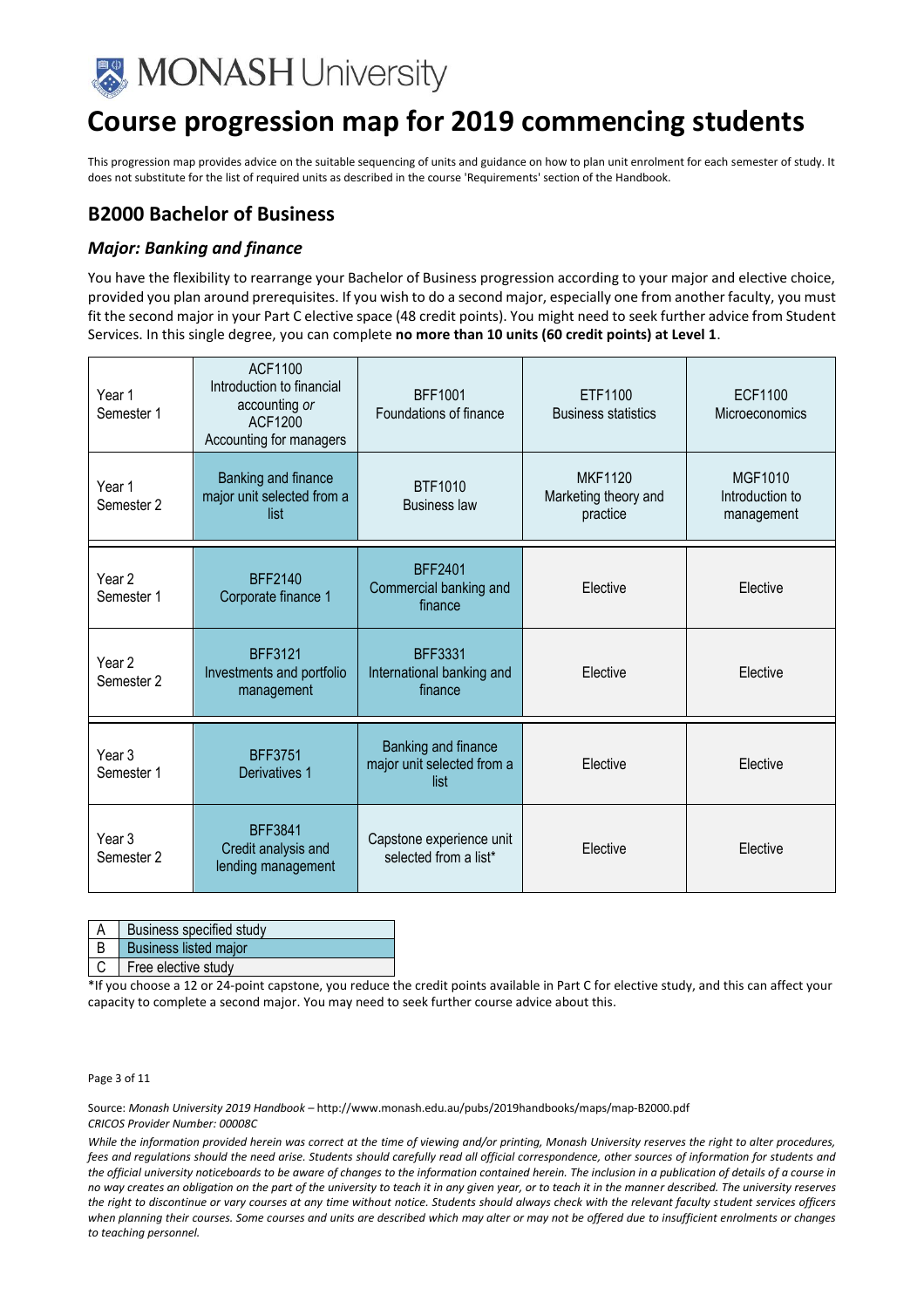

This progression map provides advice on the suitable sequencing of units and guidance on how to plan unit enrolment for each semester of study. It does not substitute for the list of required units as described in the course 'Requirements' section of the Handbook.

## **B2000 Bachelor of Business**

#### *Major: Business law*

You have the flexibility to rearrange your Bachelor of Business progression according to your major and elective choice, provided you plan around prerequisites. If you wish to do a second major, especially one from another faculty, you must fit the second major in your Part C elective space (48 credit points). You might need to seek further advice from Student Services. In this single degree, you can complete **no more than 10 units (60 credit points) at Level 1**.

| Year 1<br>Semester 1            | ACF1100<br>Introduction to financial<br>accounting or<br>ACF1200<br>Accounting for managers | <b>MKF1120</b><br>Marketing theory and<br>practice | BTF1010<br><b>Business law</b>        | MGF1010<br>Introduction to<br>management |
|---------------------------------|---------------------------------------------------------------------------------------------|----------------------------------------------------|---------------------------------------|------------------------------------------|
| Year 1<br>Semester 2            | Business law major unit 1<br>selected from a list                                           | <b>ECF1100</b><br>Microeconomics                   | ETF1100<br><b>Business statistics</b> | <b>BFF1001</b><br>Foundations of finance |
| Year 2<br>Semester 1            | Business law major unit 2<br>selected from a list                                           | Business law major unit 3<br>selected from a list  | Elective                              | Elective                                 |
| Year 2<br>Semester 2            | Business law major unit 4<br>selected from a list                                           | Business law major unit 5<br>selected from a list  | Elective                              | Elective                                 |
| Year 3<br>Semester 1            | Business law major unit 6<br>selected from a list                                           | <b>Business elective</b><br>(in place of BTF1010)  | Elective                              | Elective                                 |
| Year <sub>3</sub><br>Semester 2 | <b>BTX3900</b><br>Research project in<br>business law or taxation                           | Capstone experience unit<br>selected from a list*  | Elective                              | Elective                                 |

| A   Business specified study |
|------------------------------|
|                              |

## Business listed major

C Free elective study

\*If you choose a 12 or 24-point capstone, you reduce the credit points available in Part C for elective study, and this can affect your capacity to complete a second major. You may need to seek further course advice about this.

Page 4 of 11

Source: *Monash University 2019 Handbook –* http://www.monash.edu.au/pubs/2019handbooks/maps/map-B2000.pdf *CRICOS Provider Number: 00008C*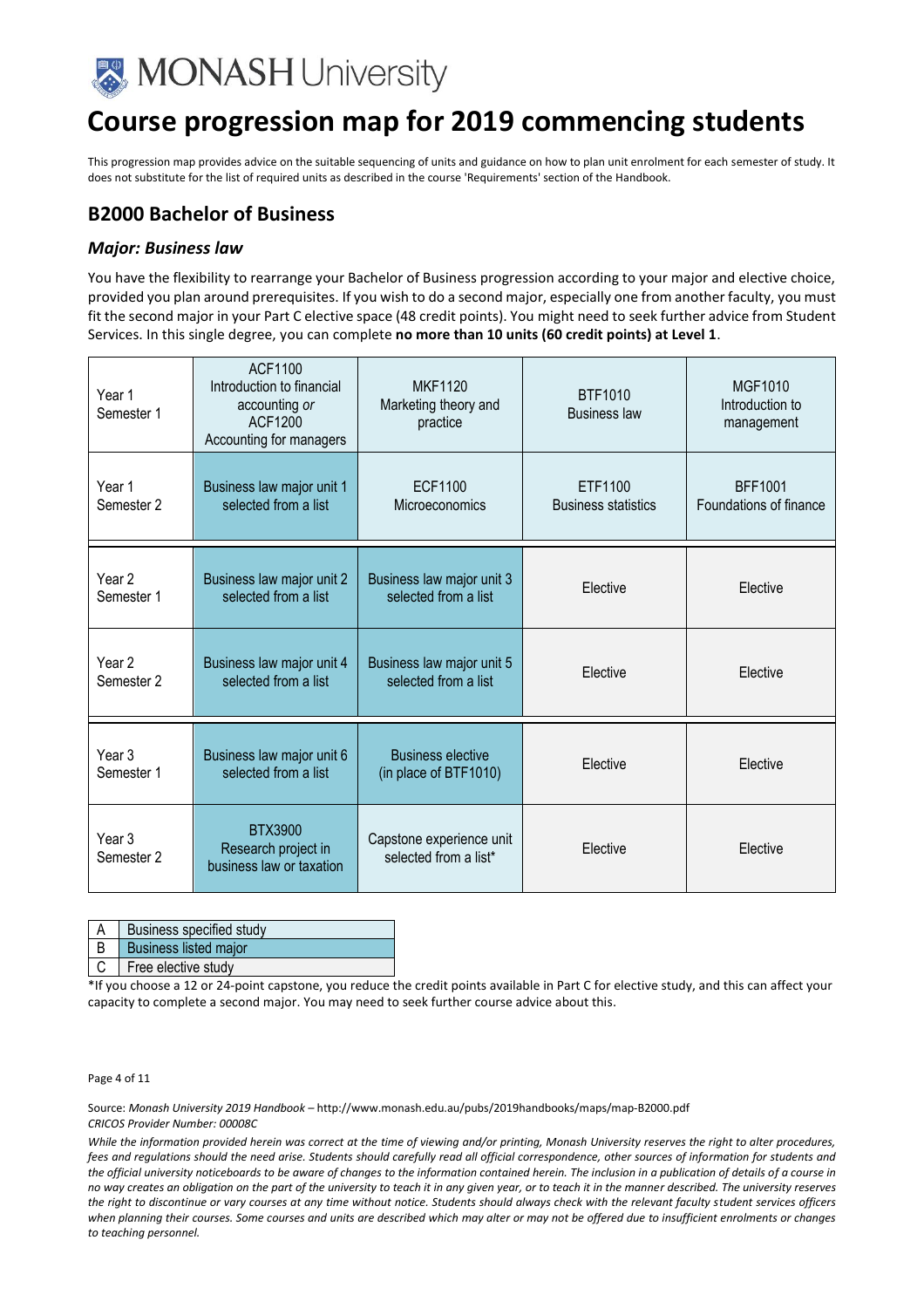

This progression map provides advice on the suitable sequencing of units and guidance on how to plan unit enrolment for each semester of study. It does not substitute for the list of required units as described in the course 'Requirements' section of the Handbook.

## **B2000 Bachelor of Business**

#### *Major: Business management*

You have the flexibility to rearrange your Bachelor of Business progression according to your major and elective choice, provided you plan around prerequisites. If you wish to do a second major, especially one from another faculty, you must fit the second major in your Part C elective space (48 credit points). You might need to seek further advice from Student Services. In this single degree, you can complete **no more than 10 units (60 credit points) at Level 1**.

| Year 1<br>Semester 1            | ACF1100<br>Introduction to financial<br>accounting or<br>ACF1200<br>Accounting for managers | <b>BFF1001</b><br>Foundations of finance                           | ETF1100<br><b>Business statistics</b>              | <b>ECF1100</b><br>Microeconomics                |
|---------------------------------|---------------------------------------------------------------------------------------------|--------------------------------------------------------------------|----------------------------------------------------|-------------------------------------------------|
| Year 1<br>Semester 2            | <b>MGF1100</b><br>Managerial<br>communication                                               | <b>BTF1010</b><br><b>Business law</b>                              | <b>MKF1120</b><br>Marketing theory and<br>practice | <b>MGF1010</b><br>Introduction to<br>management |
| Year <sub>2</sub><br>Semester 1 | <b>MGF2111</b><br>Organisational behaviour                                                  | <b>Business management</b><br>major unit 1 selected from<br>a list | Elective                                           | Elective                                        |
| Year 2<br>Semester 2            | MGF3621<br>Organisational change                                                            | <b>Business management</b><br>major unit 2 selected from<br>a list | Elective                                           | Elective                                        |
| Year 3<br>Semester 1            | <b>MGF3684</b><br><b>Business strategy</b>                                                  | <b>Business elective</b><br>(in place of MGF1010)                  | Elective                                           | Elective                                        |
| Year 3<br>Semester 2            | MGX3100<br>Corporate social<br>responsibility and<br>business ethics                        | Capstone experience unit<br>selected from a list*                  | Elective                                           | Elective                                        |

| Business specified study     |
|------------------------------|
| <b>Business listed major</b> |

C Free elective study

\*If you choose a 12 or 24-point capstone, you reduce the credit points available in Part C for elective study, and this can affect your capacity to complete a second major. You may need to seek further course advice about this.

Page 5 of 11

Source: *Monash University 2019 Handbook –* http://www.monash.edu.au/pubs/2019handbooks/maps/map-B2000.pdf *CRICOS Provider Number: 00008C*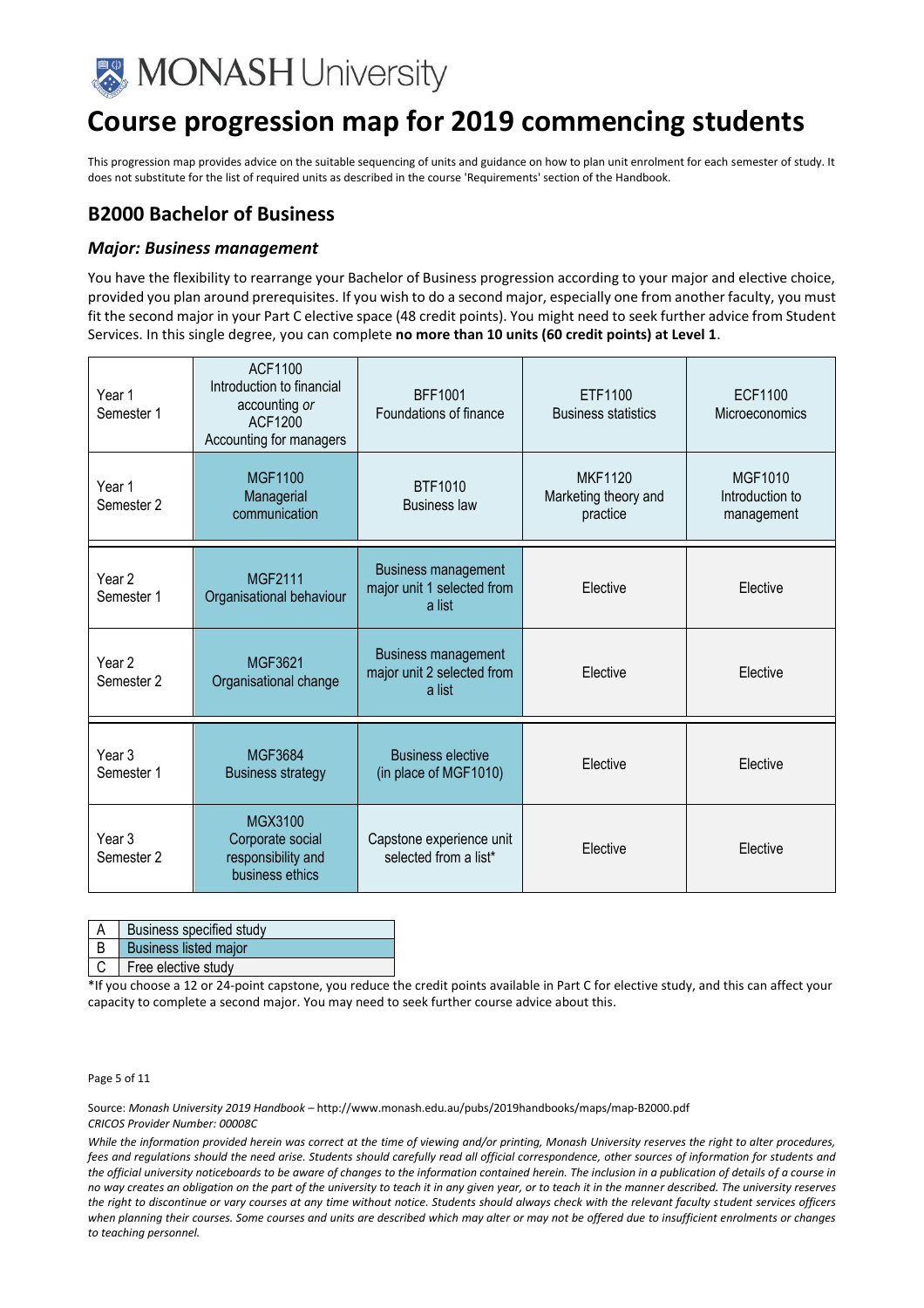

This progression map provides advice on the suitable sequencing of units and guidance on how to plan unit enrolment for each semester of study. It does not substitute for the list of required units as described in the course 'Requirements' section of the Handbook.

## **B2000 Bachelor of Business**

#### *Major: Business statistics*

You have the flexibility to rearrange your Bachelor of Business progression according to your major and elective choice, provided you plan around prerequisites. If you wish to do a second major, especially one from another faculty, you must fit the second major in your Part C elective space (48 credit points). You might need to seek further advice from Student Services. In this single degree, you can complete **no more than 10 units (60 credit points) at Level 1**.

| Year 1<br>Semester 1            | <b>ACF1100</b><br>Introduction to financial<br>accounting or<br>ACF1200<br>Accounting for managers | BFF1001<br>Foundations of finance                                     | ETF1100<br><b>Business statistics</b>              | ECF1100<br>Microeconomics                       |
|---------------------------------|----------------------------------------------------------------------------------------------------|-----------------------------------------------------------------------|----------------------------------------------------|-------------------------------------------------|
| Year 1<br>Semester 2            | ETF2121<br>Data analysis in business                                                               | BTF1010<br><b>Business law</b>                                        | <b>MKF1120</b><br>Marketing theory and<br>practice | <b>MGF1010</b><br>Introduction to<br>management |
| Year <sub>2</sub><br>Semester 1 | Business statistics major<br>unit 3 selected from a list                                           | Business statistics major<br>unit 4 selected from a list              | Elective                                           | Elective                                        |
| Year 2<br>Semester 2            | Business statistics major<br>unit 5 selected from a list                                           | <b>Business elective</b><br>(in place of ETF1100)                     | Elective                                           | Elective                                        |
| Year 3<br>Semester 1            | <b>Business statistics major</b><br>unit 6 selected from a list<br>(Level 3)                       | Business statistics major<br>unit 7 selected from a list<br>(Level 3) | Elective                                           | Elective                                        |
| Year 3<br>Semester 2            | Business statistics major<br>unit 8 selected from a list<br>(Level 3)                              | Capstone experience unit<br>selected from a list*                     | Elective                                           | Elective                                        |

| Business specified study |
|--------------------------|
| B Business listed major  |

C Free elective study

\*If you choose a 12 or 24-point capstone, you reduce the credit points available in Part C for elective study, and this can affect your capacity to complete a second major. You may need to seek further course advice about this.

Page 6 of 11

Source: *Monash University 2019 Handbook –* http://www.monash.edu.au/pubs/2019handbooks/maps/map-B2000.pdf *CRICOS Provider Number: 00008C*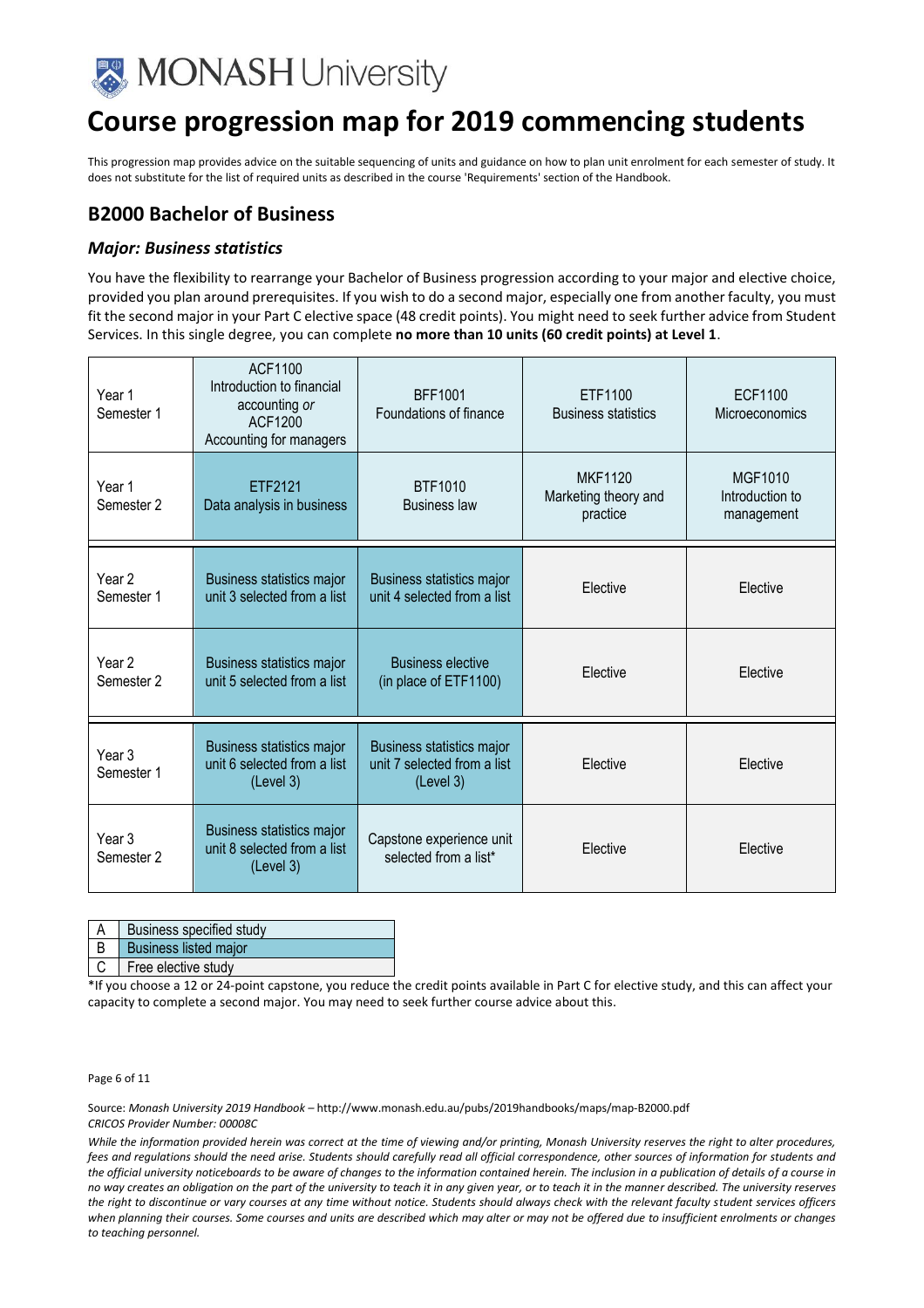

This progression map provides advice on the suitable sequencing of units and guidance on how to plan unit enrolment for each semester of study. It does not substitute for the list of required units as described in the course 'Requirements' section of the Handbook.

## **B2000 Bachelor of Business**

#### *Major: Economics and business strategy*

You have the flexibility to rearrange your Bachelor of Business progression according to your major and elective choice, provided you plan around prerequisites. If you wish to do a second major, especially one from another faculty, you must fit the second major in your Part C elective space (48 credit points). You might need to seek further advice from Student Services. In this single degree, you can complete **no more than 10 units (60 credit points) at Level 1**.

| Year 1<br>Semester 1 | <b>ACF1100</b><br>Introduction to financial<br>accounting or<br>ACF1200<br>Accounting for managers | <b>BFF1001</b><br>Foundations of finance                                       | ETF1100<br><b>Business statistics</b>              | ECF1100<br>Microeconomics                |
|----------------------|----------------------------------------------------------------------------------------------------|--------------------------------------------------------------------------------|----------------------------------------------------|------------------------------------------|
| Year 1<br>Semester 2 | <b>ECF1200</b><br>Macroeconomics                                                                   | <b>BTF1010</b><br><b>Business law</b>                                          | <b>MKF1120</b><br>Marketing theory and<br>practice | MGF1010<br>Introduction to<br>management |
| Year 2<br>Semester 1 | <b>ECF2331</b><br>Macroeconomics and<br>monetary policy                                            | <b>ECF2731</b><br>Managerial economics                                         | Elective                                           | Elective                                 |
| Year 2<br>Semester 2 | Economics and business<br>strategy major unit 1<br>selected from a list                            | <b>Economics and business</b><br>strategy major unit 2<br>selected from a list | Elective                                           | Elective                                 |
| Year 3<br>Semester 1 | <b>Economics and business</b><br>strategy major unit 3<br>selected from a list                     | <b>Business elective</b><br>(in place of ECF1100)                              | Elective                                           | Elective                                 |
| Year 3<br>Semester 2 | <b>Economics and business</b><br>strategy major unit 4<br>selected from a list                     | Capstone experience unit<br>selected from a list*                              | Elective                                           | Elective                                 |

| A   Business specified study             |
|------------------------------------------|
| <b>In the community of the community</b> |

### Business listed major

C Free elective study

\*If you choose a 12 or 24-point capstone, you reduce the credit points available in Part C for elective study, and this can affect your capacity to complete a second major. You may need to seek further course advice about this.

Page 7 of 11

Source: *Monash University 2019 Handbook –* http://www.monash.edu.au/pubs/2019handbooks/maps/map-B2000.pdf *CRICOS Provider Number: 00008C*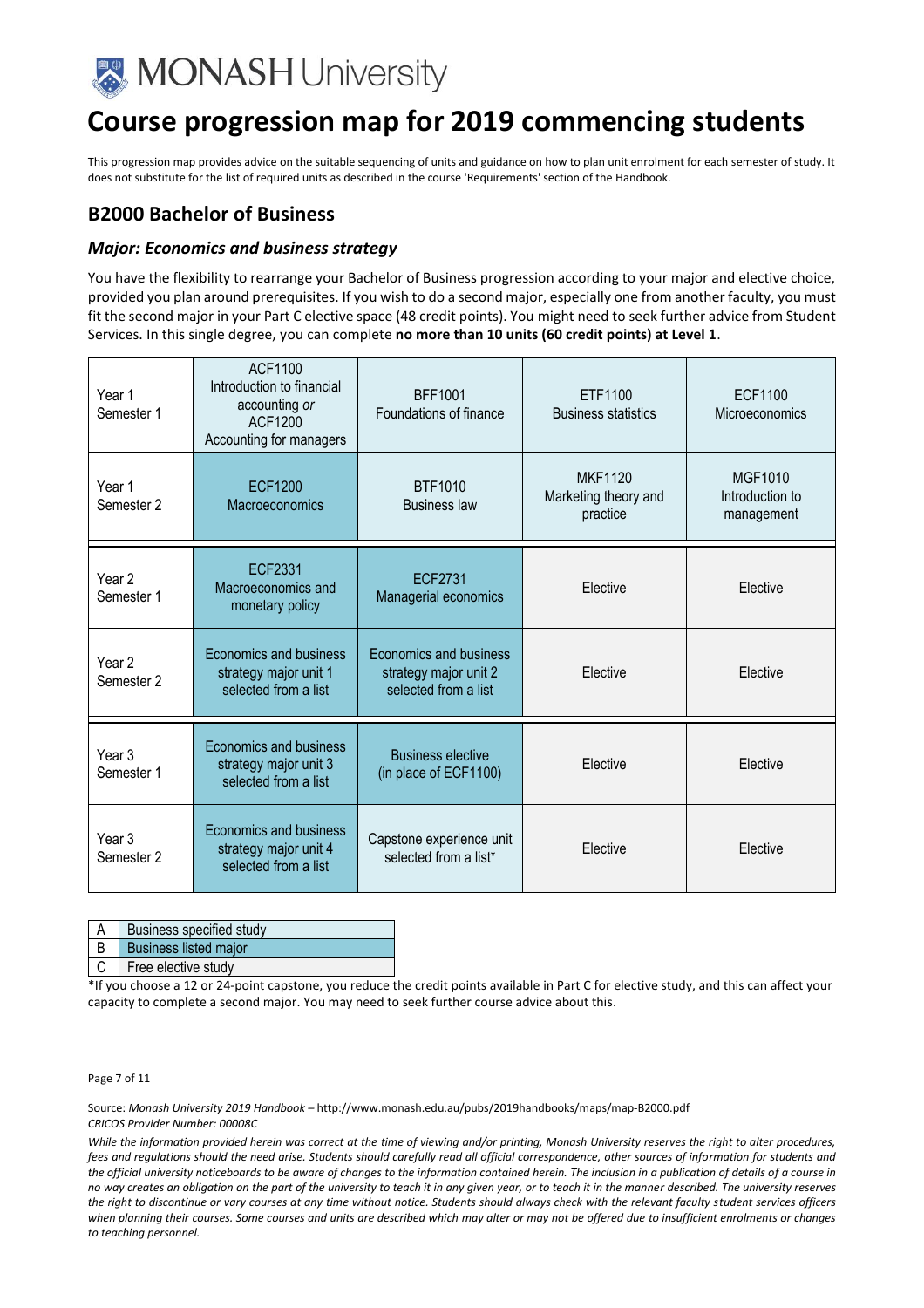

This progression map provides advice on the suitable sequencing of units and guidance on how to plan unit enrolment for each semester of study. It does not substitute for the list of required units as described in the course 'Requirements' section of the Handbook.

## **B2000 Bachelor of Business**

#### *Major: Human resource management*

You have the flexibility to rearrange your Bachelor of Business progression according to your major and elective choice, provided you plan around prerequisites. If you wish to do a second major, especially one from another faculty, you must fit the second major in your Part C elective space (48 credit points). You might need to seek further advice from Student Services. In this single degree, you can complete **no more than 10 units (60 credit points) at Level 1**.

| Year 1<br>Semester 1            | ACF1100<br>Introduction to financial<br>accounting or<br>ACF1200<br>Accounting for managers | <b>MKF1120</b><br>Marketing theory and<br>practice                   | <b>BTF1010</b><br><b>Business law</b>                                                       | <b>MGF1010</b><br>Introduction to<br>management |
|---------------------------------|---------------------------------------------------------------------------------------------|----------------------------------------------------------------------|---------------------------------------------------------------------------------------------|-------------------------------------------------|
| Year 1<br>Semester 2            | <b>MGF2341</b><br>Managing employee<br>relations                                            | <b>ECF1100</b><br>Microeconomics                                     | ETF1100<br><b>Business statistics</b>                                                       | <b>BFF1001</b><br>Foundations of finance        |
| Year 2<br>Semester 1            | <b>MGF2661</b><br>Human resource<br>management                                              | Elective                                                             | Elective                                                                                    | Elective                                        |
| Year 2<br>Semester 2            | <b>MGF2656</b><br>HRM and managing<br>global workforces                                     | MGX3100<br>Corporate social<br>responsibility and<br>business ethics | <b>MGX3991</b><br>Leadership principles and<br>practices or<br>MGF3450<br>Managing conflict | Elective                                        |
| Year <sub>3</sub><br>Semester 1 | <b>MGX3441</b><br>Human resource strategy                                                   | <b>Business elective</b><br>(in place of MGF1010)                    | Elective                                                                                    | Elective                                        |
| Year 3<br>Semester 2            | <b>BTX3991</b><br><b>Employment law</b>                                                     | Capstone experience unit<br>selected from a list*                    | Elective                                                                                    | Elective                                        |

| <b>Business specified study</b> |
|---------------------------------|
| <b>Business listed major</b>    |
| Free elective study             |

\*If you choose a 12 or 24-point capstone, you reduce the credit points available in Part C for elective study, and this can affect your capacity to complete a second major. You may need to seek further course advice about this.

Page 8 of 11

Source: *Monash University 2019 Handbook –* http://www.monash.edu.au/pubs/2019handbooks/maps/map-B2000.pdf *CRICOS Provider Number: 00008C*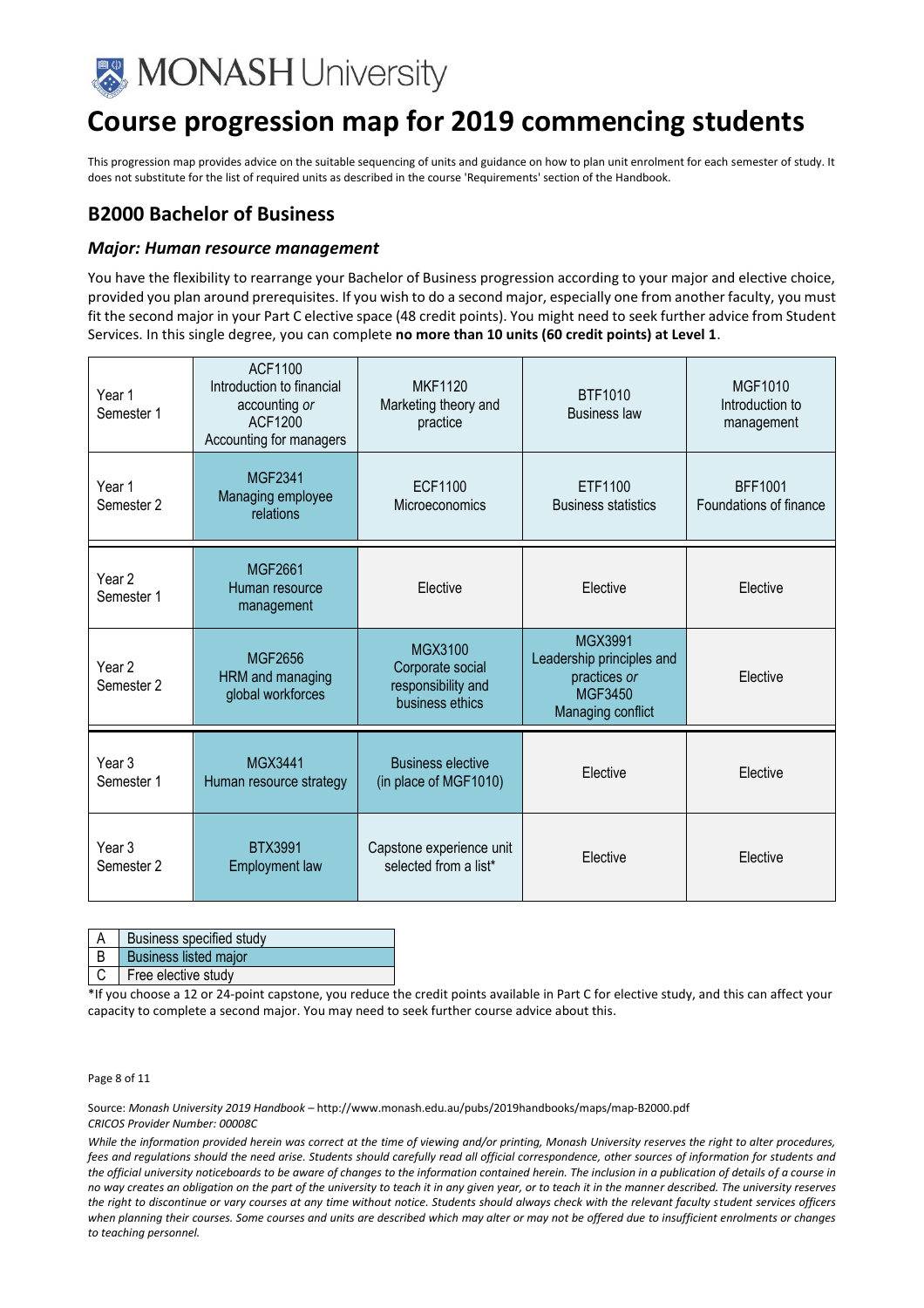

This progression map provides advice on the suitable sequencing of units and guidance on how to plan unit enrolment for each semester of study. It does not substitute for the list of required units as described in the course 'Requirements' section of the Handbook.

## **B2000 Bachelor of Business**

#### *Major: International business*

You have the flexibility to rearrange your Bachelor of Business progression according to your major and elective choice, provided you plan around prerequisites. If you wish to do a second major, especially one from another faculty, you must fit the second major in your Part C elective space (48 credit points). You might need to seek further advice from Student Services. In this single degree, you can complete **no more than 10 units (60 credit points) at Level 1**.

| Year 1<br>Semester 1            | ACF1100<br>Introduction to financial<br>accounting or<br>ACF1200<br>Accounting for managers | <b>BFF1001</b><br>Foundations of finance          | ETF1100<br><b>Business statistics</b>              | ECF1100<br>Microeconomics                       |
|---------------------------------|---------------------------------------------------------------------------------------------|---------------------------------------------------|----------------------------------------------------|-------------------------------------------------|
| Year 1<br>Semester 2            | <b>BFF2140</b><br>Corporate finance 1                                                       | <b>BTF1010</b><br><b>Business law</b>             | <b>MKF1120</b><br>Marketing theory and<br>practice | <b>MGF1010</b><br>Introduction to<br>management |
| Year <sub>2</sub><br>Semester 1 | ECF2721<br>Trade finance and foreign<br>exchange                                            | <b>MGF2351</b><br>International business          | Elective                                           | Elective                                        |
| Year <sub>2</sub><br>Semester 2 | <b>MGF3681</b><br>International<br>management                                               | <b>Business elective</b><br>(in place of BTF1010) | Elective                                           | Elective                                        |
| Year 3<br>Semester 1            | BTX3110<br>International trade law                                                          | <b>Business elective</b><br>(in place of ECF1100) | Elective                                           | Elective                                        |
| Year <sub>3</sub><br>Semester 2 | <b>MGX3121</b><br>International business<br>strategy                                        | Capstone experience unit<br>selected from a list* | Elective                                           | Elective                                        |

| Business specified study     |
|------------------------------|
| <b>Business listed major</b> |

C Free elective study

\*If you choose a 12 or 24-point capstone, you reduce the credit points available in Part C for elective study, and this can affect your capacity to complete a second major. You may need to seek further course advice about this.

Page 9 of 11

Source: *Monash University 2019 Handbook –* http://www.monash.edu.au/pubs/2019handbooks/maps/map-B2000.pdf *CRICOS Provider Number: 00008C*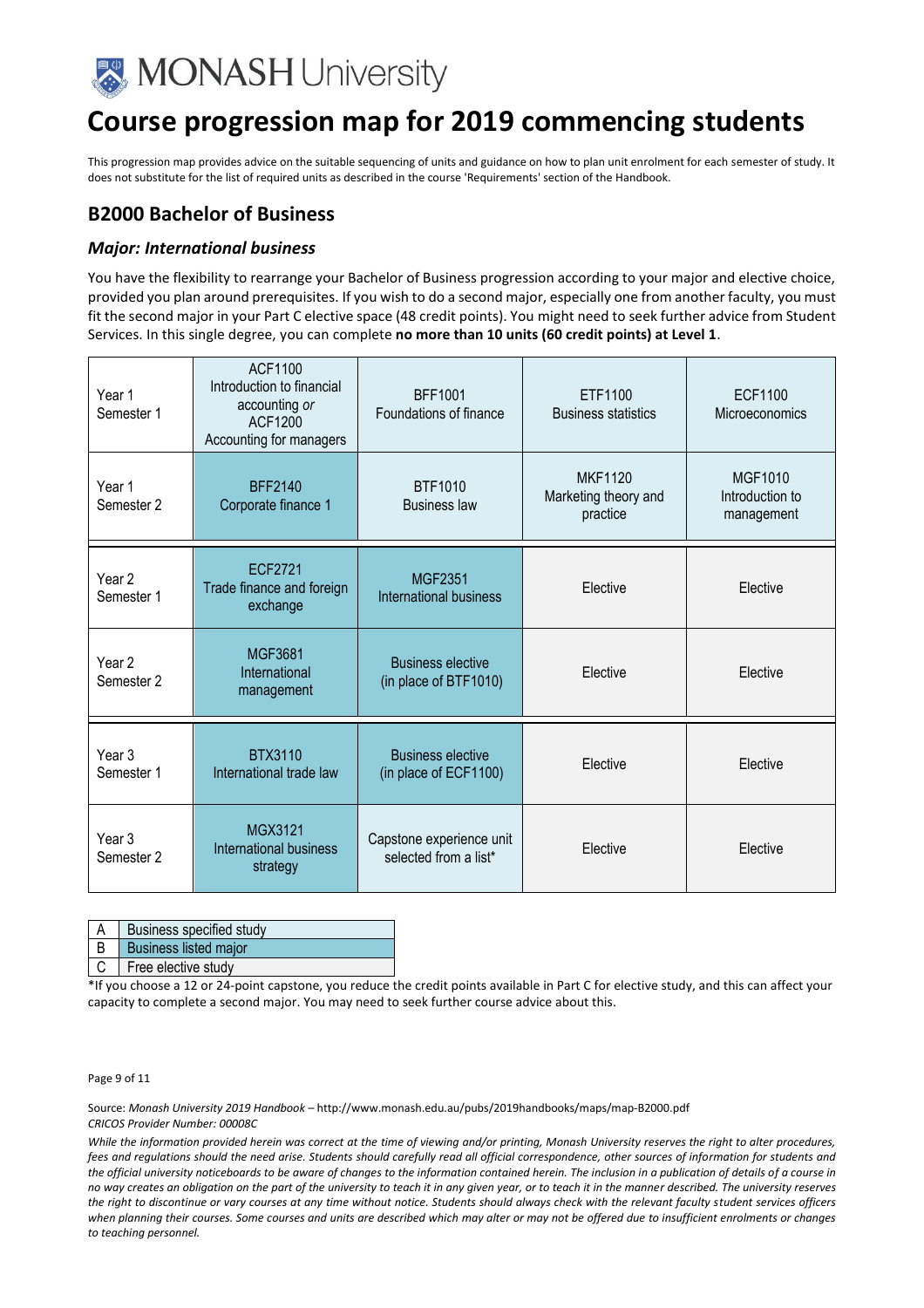

This progression map provides advice on the suitable sequencing of units and guidance on how to plan unit enrolment for each semester of study. It does not substitute for the list of required units as described in the course 'Requirements' section of the Handbook.

## **B2000 Bachelor of Business**

#### *Major: Marketing*

You have the flexibility to rearrange your Bachelor of Business progression according to your major and elective choice, provided you plan around prerequisites. If you wish to do a second major, especially one from another faculty, you must fit the second major in your Part C elective space (48 credit points). You might need to seek further advice from Student Services. In this single degree, you can complete **no more than 10 units (60 credit points) at Level 1**.

| Year 1<br>Semester 1            | ACF1100<br>Introduction to financial<br>accounting or<br>ACF1200<br>Accounting for managers             | <b>MKF1120</b><br>Marketing theory and<br>practice   | BTF1010<br><b>Business law</b>        | <b>MGF1010</b><br>Introduction to<br>management |
|---------------------------------|---------------------------------------------------------------------------------------------------------|------------------------------------------------------|---------------------------------------|-------------------------------------------------|
| Year 1<br>Semester 2            | <b>MKF2111</b><br><b>Buyer behaviour</b>                                                                | <b>ECF1100</b><br>Microeconomics                     | ETF1100<br><b>Business statistics</b> | <b>BFF1001</b><br>Foundations of finance        |
| Year <sub>2</sub><br>Semester 1 | Marketing major unit 1<br>with the prefix MKF or<br>MKX offered at the<br>Caulfield campus              | <b>MKF2801</b><br>Marketing insights                 | Elective                              | Elective                                        |
| Year 2<br>Semester 2            | Marketing major unit 2<br>with the prefix MKF or<br>MKX offered at the<br>Caulfield campus              | <b>Business elective</b><br>(in place of MKF1120)    | Elective                              | Elective                                        |
| Year 3<br>Semester 1            | Marketing major unit 3<br>with the prefix MKF or<br>MKX offered at the<br>Caulfield campus<br>(Level 3) | <b>MKF3151</b><br>Marketing planning and<br>strategy | Elective                              | Elective                                        |
| Year 3<br>Semester 2            | Marketing major unit 4<br>with the prefix MKF or<br>MKX offered at the<br>Caulfield campus<br>(Level 3) | Capstone experience unit<br>selected from a list*    | Elective                              | Elective                                        |

| Business specified study     |
|------------------------------|
| <b>Business listed major</b> |
| Free elective study          |

\*If you choose a 12 or 24-point capstone, you reduce the credit points available in Part C for elective study, and this can affect your capacity to complete a second major. You may need to seek further course advice about this.

Page 10 of 11

Source: *Monash University 2019 Handbook –* http://www.monash.edu.au/pubs/2019handbooks/maps/map-B2000.pdf *CRICOS Provider Number: 00008C*